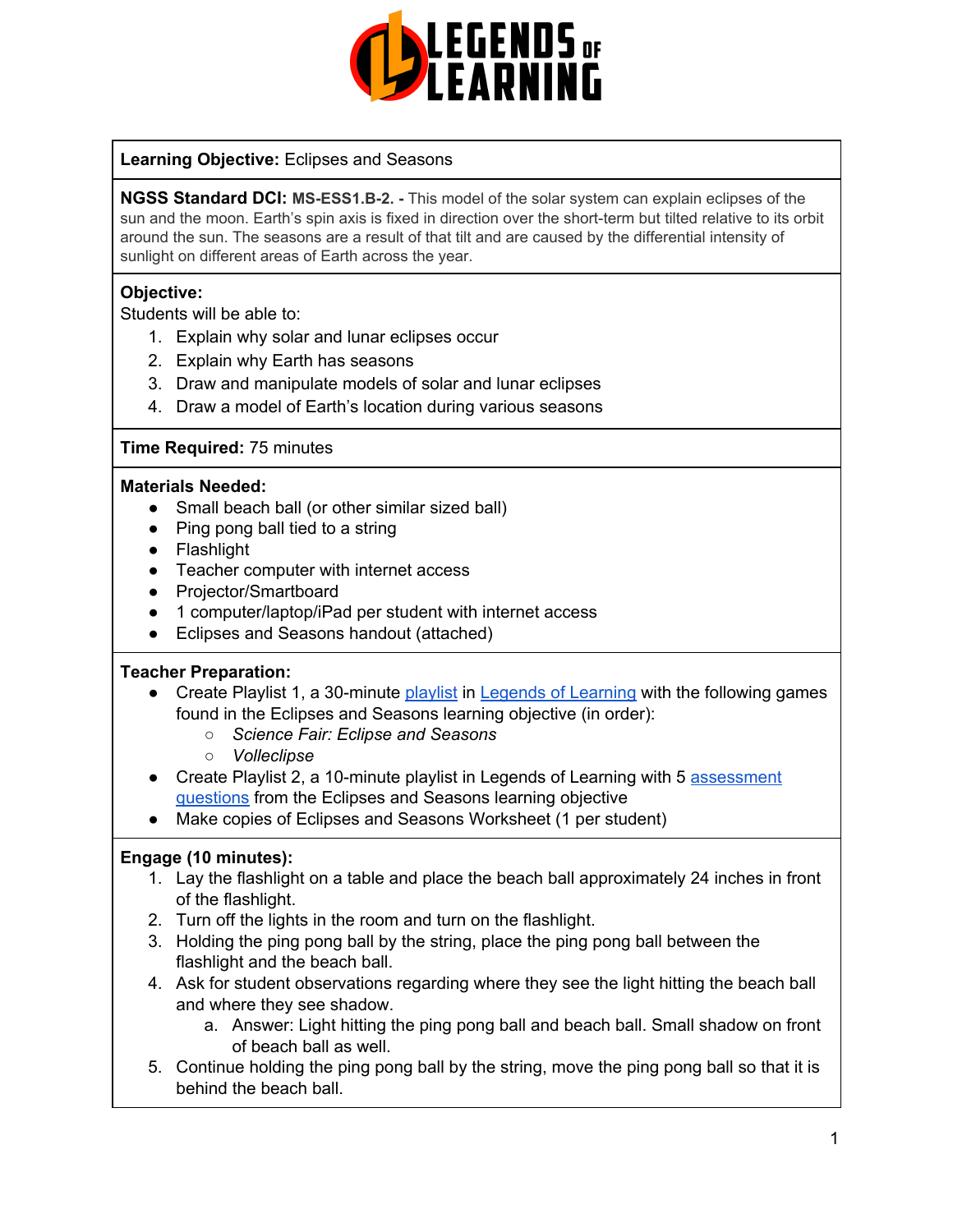

- 6. Ask for student observations regarding where they see the light and shadow in this position.
	- a. Answer: Light hitting the beach ball fully, no shadow on the beach ball. Full shadow on the ping pong ball.
- 7. Explain to students: "I just demonstrated a phenomenon called an eclipse. Today we will learn about types of eclipses and also review why we have seasons. Think about this demonstration during today's lesson as we will refer back to it at the end of class."

# **Explore (30 minutes):**

- 1. Have your students sign in to Legends of [Learning](https://lol.desk.com/customer/en/portal/articles/2809984-students-joining-a-playlist) and enter your teacher code.
- 2. [Launch](https://lol.desk.com/customer/en/portal/articles/2822815-creating-multiple-playlists) Playlist 1 to your students.
- 3. As students complete *Science Fair: Eclipse and Seasons*, students should fill out the Eclipses and Seasons Handout.
- 4. Assist students as needed during game play, pause playlist if you need to address content or questions to entire class.

# **Explain (20 minutes):**

- 1. Review answers to Eclipses and Seasons Handout by drawing diagrams on board or using Smartboard.
- 2. Relate student knowledge to demonstration at the beginning of class.
	- a. Which item represents the sun? (flashlight)
	- b. Which item represents the earth? (beach ball)
	- c. Which item represents the moon? (ping pong ball)
	- d. Who can demonstrate a lunar eclipse using the items? (ping pong ball held behind the beach ball)
		- i. Have student explain why
	- e. Who can demonstrate a solar eclipse using the items? (ping pong ball held between the flashlight and beach ball)
		- i. Have student explain why

# **Elaborate (5 minutes):**

- 1. Explain to students that although they experience seasons all the time, they are less likely to experience a lunar eclipse, and the opportunity to experience a solar eclipse is even more rare.
- 2. Show this timelapse video of what happens on Earth during a solar eclipse: <https://vimeo.com/53641212>
- 3. Ask students to describe what they are seeing in the video.
	- a. Answer: It is broad daylight then goes dark like nighttime, then back to broad daylight very quickly. The sun is completely blocked out for a while.

# **Evaluate (10 minutes):**

- 1. [Launch](https://lol.desk.com/customer/en/portal/articles/2822815-creating-multiple-playlists) Playlist 2 to your students. When they finish the assessment questions, any time left is freeplay.
- 2. [Analyze](https://lol.desk.com/customer/en/portal/articles/2787419-tracking-student-progress-and-performance) student results to determine what concepts need to be a focus for reteaching.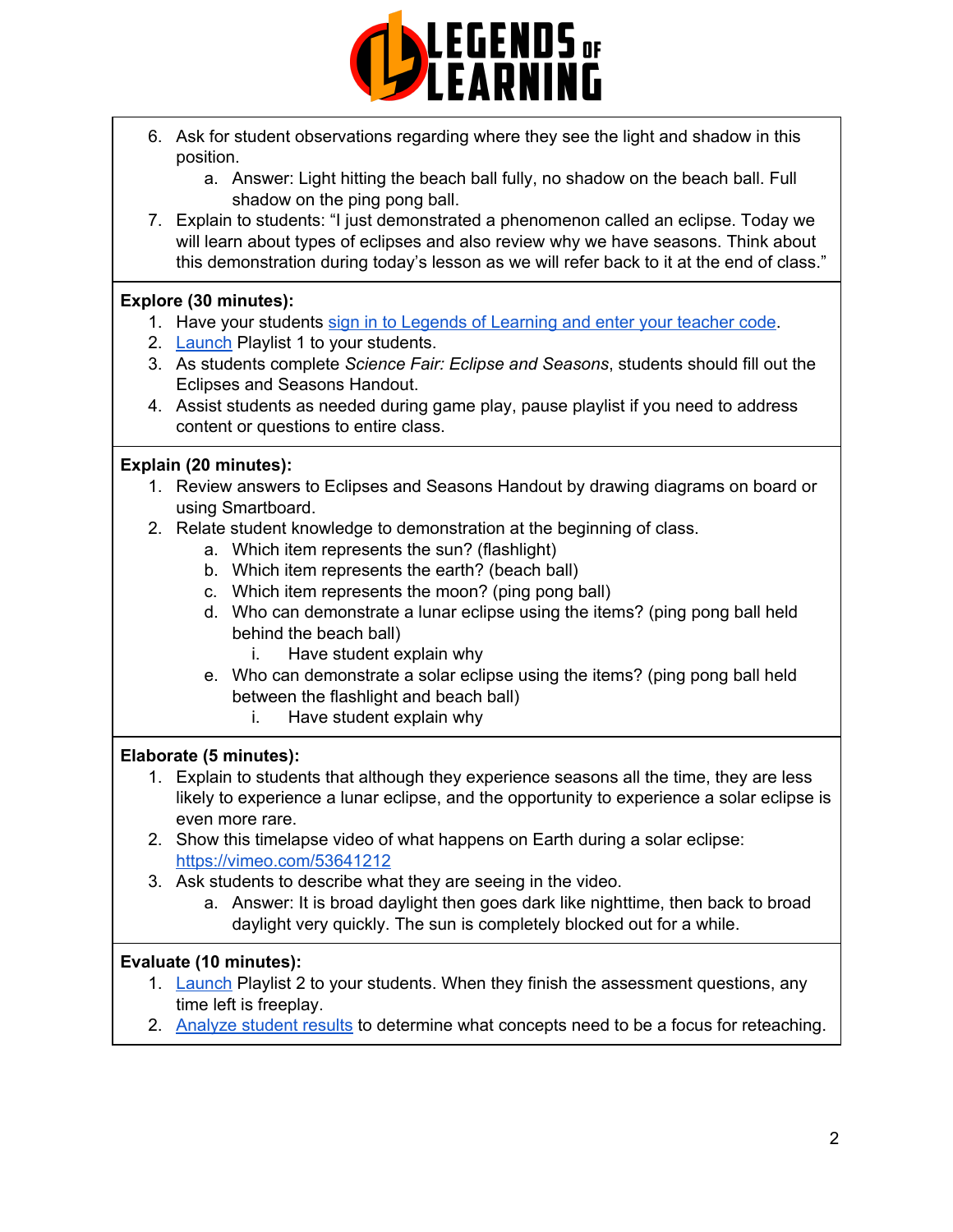

# **Seasons and Eclipses**

Name:

**Directions:** While playing the first game in Legends of Learning called *Science Fair: Eclipse and Seasons*, use what you learn to complete the diagrams and answer the questions below.



# **Circle the correct answer -**

Question 1: It is summer for the hemisphere that is pointing (away from, towards) the sun.

Question 2: It is winter for the hemisphere that is pointing (away from, towards) the sun. Question 3: When a hemisphere is pointing towards the sun, the sun's rays are

(stronger, weaker) on that part of earth, making it (hotter, colder).

Question 4: When a hemisphere is pointing away from the sun, the sun's rays are (stronger, weaker) on that part of earth, making it (hotter, colder).